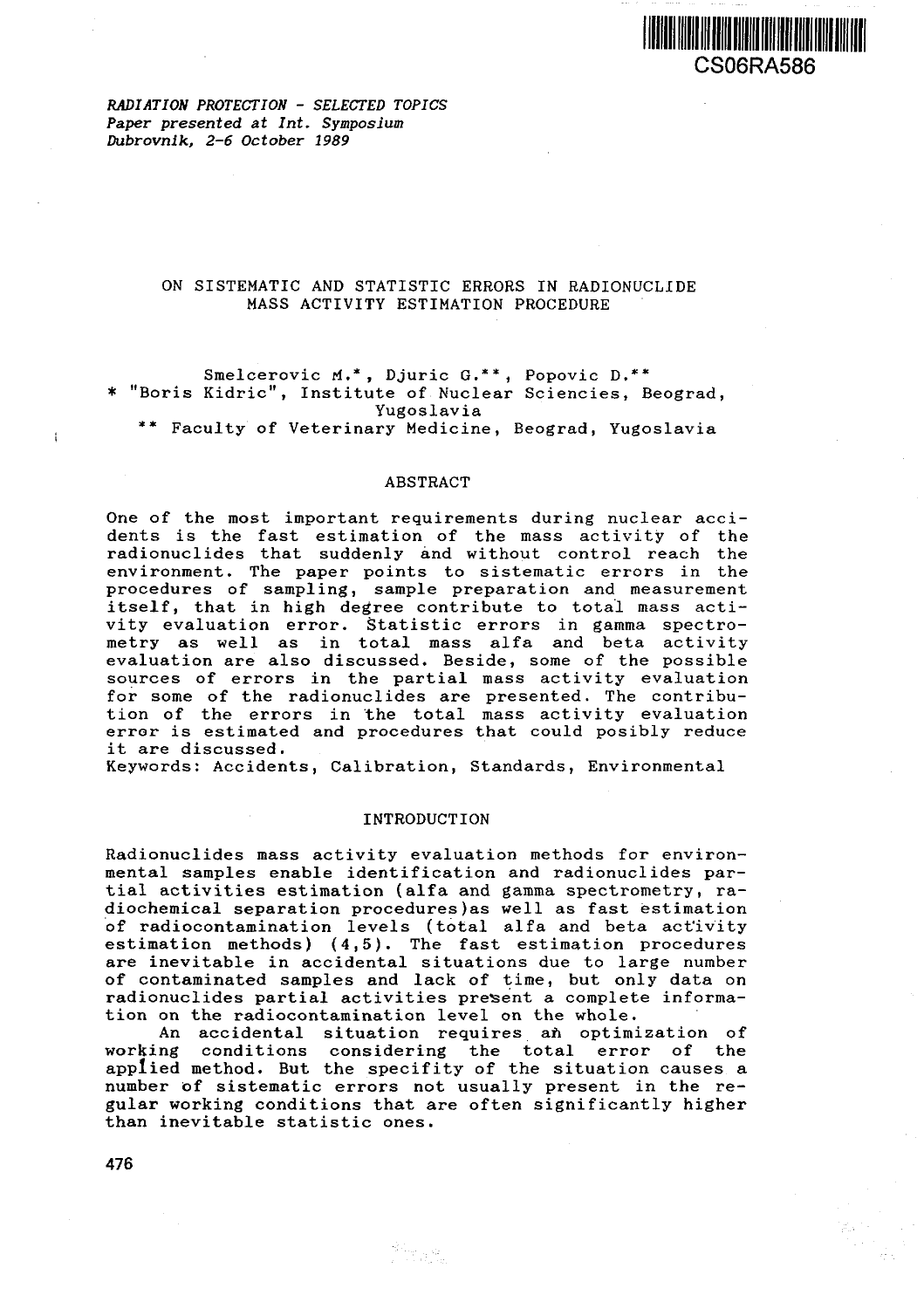The aim of this work is to point to the main sources of errors in accidental situations measurements and to discuss it.

### MATERIALS AND METHODS

The total error in the radionuclides mass activities evaluation procedures is due both to statistic and sistematic errors. Sistematic errors emerge in sampling, sample trasportation and sample preparation procedures, as well as in the measuring procedure itself. On the other hand, statistic errors are mainly due to'the statistic nature of the phenomenon of radioactivity, but the process of radioactive contamination could also be a statistic one, as it depends on many factors difficult to forsee: origin.and physico-chemical characteristics of the radioactive material, microhydrometeorological conditions, configuration and geochemical composition of soil, planted cultures, cattle breeding conditions.

The sistematic errors most oftenly present in the radio-nuclides mass activities estimation procedures are presented in Table 1.

|  |                       |  |  | Table 1. Sistematic errors in radionuclides mass activity |  |
|--|-----------------------|--|--|-----------------------------------------------------------|--|
|  | estimation procedures |  |  |                                                           |  |

| Errors in:           | Due to:<br><b>Estimated value:</b>                                                                                                                                                                          |                                                                |
|----------------------|-------------------------------------------------------------------------------------------------------------------------------------------------------------------------------------------------------------|----------------------------------------------------------------|
| CHOISE OF SAMPLE     | sample nonrepresentative, as it<br>should represent the totality<br>(for instance, 1 1 of milk per<br>$10.000$ 1, or a number of soil<br>samples proportional to surface<br>area of specific configuration) | $\sigma_{k}$ $\approx$ 1000-<br>5000%                          |
|                      | A. Errors in SAMPLING                                                                                                                                                                                       |                                                                |
| SOIL SAMPLING        | unadequately defined area of<br>soil sampling considering con-<br>figuration and chemical compo-<br>sition of soil, as well as dif-<br>ficulties in thickness and<br>depth of soil layer estimation         | σս 1 ≈50%                                                      |
| PLANTS SAMPLING      | unadequately chosen part of<br>plant,<br>highly contaminated soil<br>deposited on root or radio-                                                                                                            | $\sigma$ u 2 $\approx$ 20%                                     |
|                      | nuclides shaken off stem,<br>radionuclides shaken off<br>leaves or fruits                                                                                                                                   | $\sigma_{\rm u}$ 3 $\approx$ 20%<br>$\sigma$ u 4 $\approx$ 10% |
| <b>MILK SAMPLING</b> | dirty wrapping material                                                                                                                                                                                     | $\sigma_{\rm u}$ s $\approx$ 5%                                |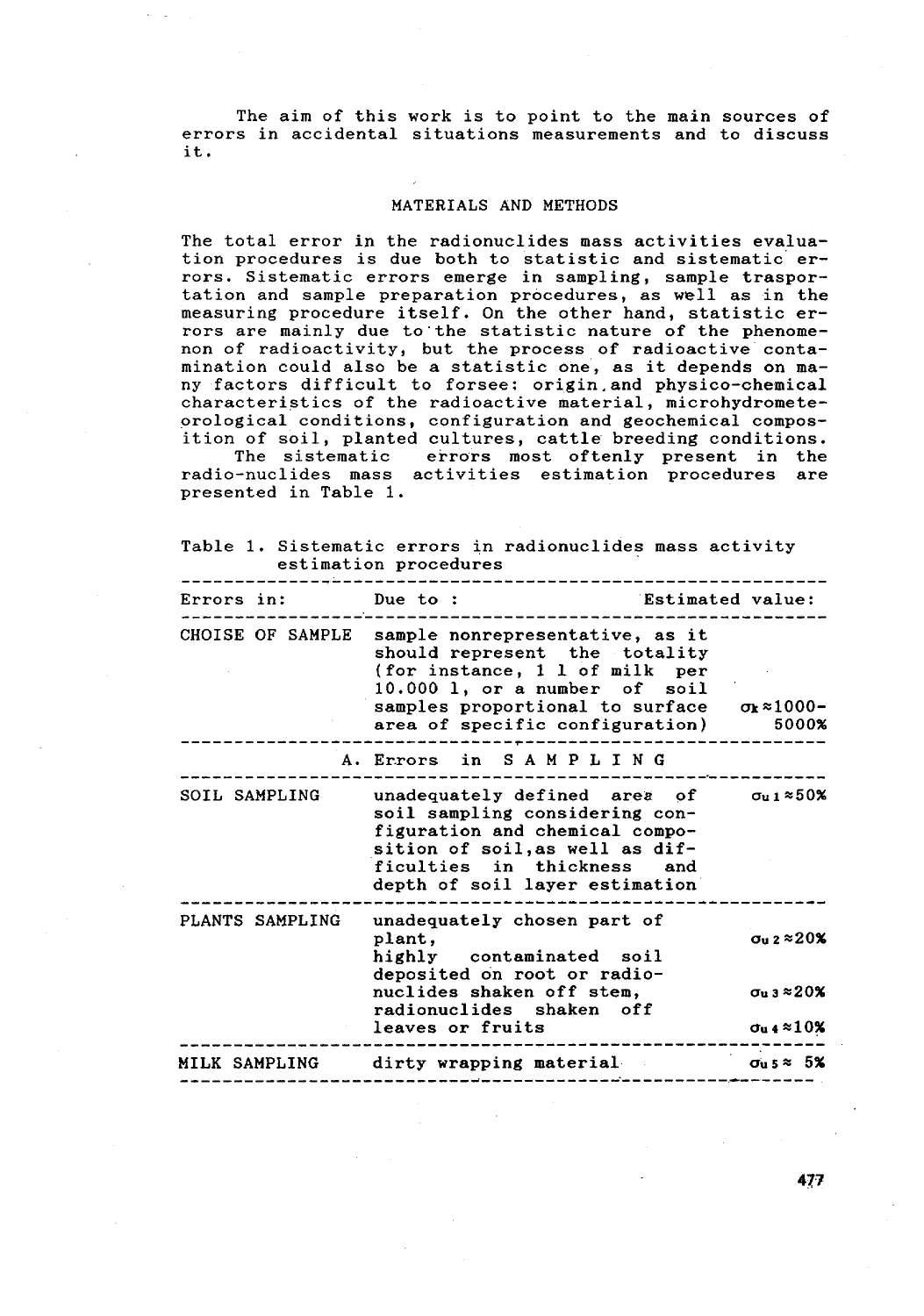Table 1. continued

| Errors in:                                                                       | Due to:                                                                                                                                       | Estimated value: |                                                                        |
|----------------------------------------------------------------------------------|-----------------------------------------------------------------------------------------------------------------------------------------------|------------------|------------------------------------------------------------------------|
| MEAT SAMPLING                                                                    | unadequately defined tissue<br>fatty meat                                                                                                     |                  | $\sigma$ u 6 $\approx$ 5%<br>$\sigma$ u 7 $\approx$ 5%                 |
| WATER SAMPLING                                                                   | unadecuately sampling:<br>surface, middle and bottom<br>layer should be sampled,<br>not before radioactive ma-<br>merial completely deposited |                  | $\sigma_{\rm u\,8}\approx 50\%$                                        |
| в.                                                                               | Errors in SAMPLE TRANSPORTATION AND STORAGE                                                                                                   |                  |                                                                        |
| WRAPPING<br>MATERIAL<br>AND DISHES                                               | unadequately chosen dishes<br>(PVC, teflon are required)<br>that could result in radio-<br>nuclides absorption on walls                       |                  | $\sigma_{\rm u}$ 9 $\approx$ 20%                                       |
|                                                                                  | C. Errors in SAMPLE PREPARATION                                                                                                               |                  |                                                                        |
| GAMMA SPECTROMETRY<br>OR ABSOLUTE TOTAL<br>BETA ACTIVITY ES-<br>TIMATION METHODS | native samples measured<br>in non standard geometry,<br>nonhomogenous samples(hay,<br>grass): differencies in<br>selfabsorption               |                  | $\sigma_{p1} \approx 10\%$<br>$\sigma_0$ 2 $\approx$ 50%               |
| ALFA MASS ACTIVITY<br>ESTIMATION METHODS                                         | small range of alfa parti-<br>cles (often necessary to<br>concentrate radionuclides)                                                          |                  | $\sigma_{\rm p}$ 3 $\approx$ 20%                                       |
| RADIOCHEMICAL<br><b>METHODS</b>                                                  | mineralization: yield non-<br>accurately estimated.<br>volatile radionuclides                                                                 |                  | $\sigma_{\texttt{n}}$ 4 $\approx$ 10%<br>$\sigma_{p}$ 5 $\approx$ 100% |

As for statistic errors, the most significant are those in the counting rate as these determine the mesuring time intervals. The length of the intervals are inversal to the square root of the error that should not exceed 1 - 10%. Other statistic errors emerge in background spectrum measurement that is especially important in gamma spectrometry. This is strongly emphasized in accidental situations when background values could be significantly increased.

Therefore, the statistic error in sample counting rate is generally expressed as

$$
\sigma_{u} = \sqrt{(- - - - - - - - - -)^{2}} \sigma_{o}^{2} + (- - - - - - - - -)^{2} \sigma_{m}^{2}
$$
\n
$$
R_{m} - R_{o}
$$
\n
$$
(1)
$$

where  $R_0$  is the background counting rate,  $R_m$  is the sample counting rate (together with background value) and  $\sigma_0$  and am are the relative errors in the background and sample counting rates, respectively.

i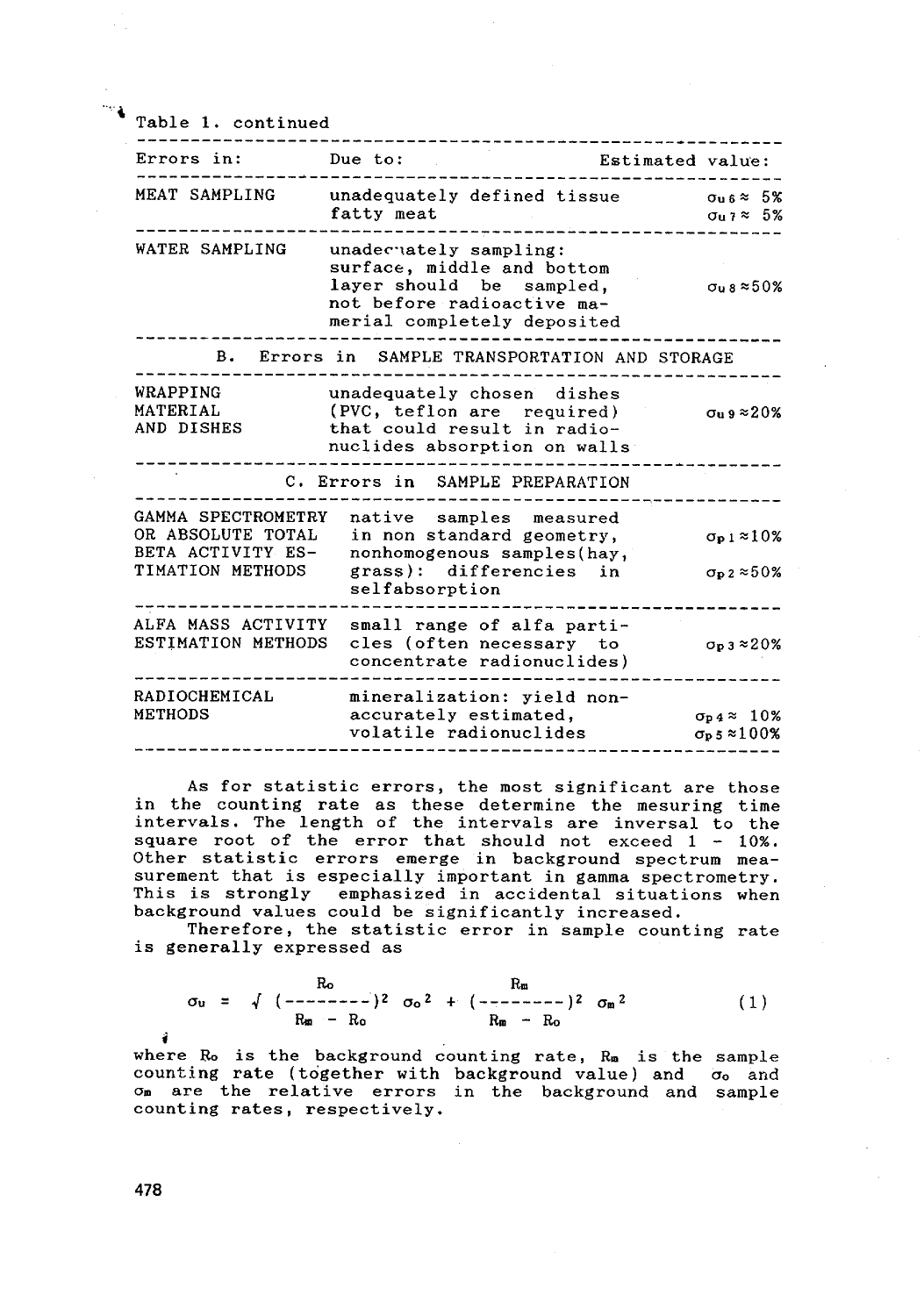The next important contributors to the total error of the method are the errors in detector efficiency estimation. Therefore, the efficiency calibration should include all of the radionuclides carriers matrixes in the environment (water, soil, grass, milk, meat ecc). If not, one should expect an extra error of about 10% on high energies but very much increased in the low energies region.

In alfa spectrometry, the background counting rate is usually stable'enough unless the counter itself has not been contaminated. The alfa counter also should be calibrated for accidental situations and concentration yield should be evaluated for all of the environmental samples together with the correction factors for all types of radionuclides carriers. That is especially important for dry mineralization (2)

The statistic errors in total beta activity absolute estimation method could reach 40%, but could- be minimized if one knows the radionuclides mixture composition and type of carrier matrix. But as the corrections for selfabsorption require the counting rate determinations with an absorber, the total statistic error of the method is expressed as

$$
\sigma \approx 2 \sigma_{\mathsf{u}} + \sigma_{\mathsf{f}} \tag{2}
$$

where  $\sigma_f$  is an error introduced by using an absorber, that could be evaluated by Eq.(1), together with  $\sigma_u$ . This error could be kept under 20% (6).

## RESULTS AND DISCUSSION

A nonhomogenous radiocontamination of soils results in ununiform contamination of plants, animals, foods and fodder. The distribution of Cs-137 in vegetables and fruit (Fig.l), pork (Fig.2) and lamb meat (Fig.3) after the nuclear accident in Chernobyl, in 1986 (3) is an illustration for this as the activity ratio between different samples of the same kind often exceeds 60. That confirms the assumption that statistic errors under a few tens of percentage do not significantly contribute to the total error of the method.

The activity distribution in lamb meat presented in Fig.2 could be a good example for the evaluation of maximum error in the activity estimation procedure. The total error in this case could be evaluated as

#### $\sigma = \sigma_{u} \gamma + \sigma_{u} \leq 60\%$  (3)

So it becomes obvious that the differencies in the activity level between different samples of meat are mainly due to the different contamination levels on different sampling localities and not to the errors in the measuring procedure.

The after Charnobyl results also pointed to rather high differencies in the activity levels in grass sampled within an area with the diameter smaller than 1 km (3). This leads to the conclusion that the maximum values were not good and accurate presentation of the radiocontamination level over a large area. Numerous scientific misunderstanding after the nuclear accident at Chernobyl were due to that fact.

479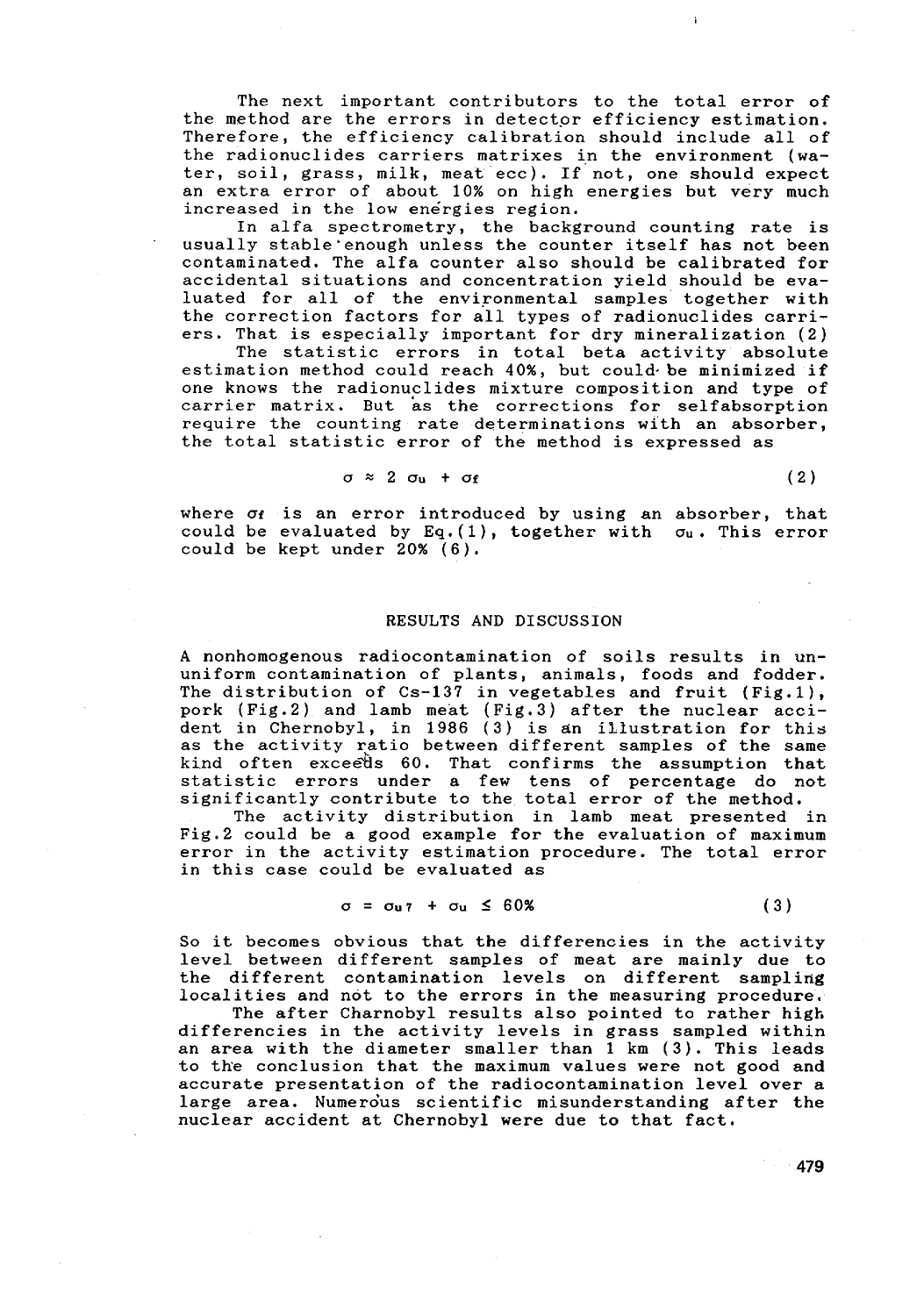Therefore, it can be concluded that with a proper choise of the representative sample, statistic errors could be decreased approximately for the square root from the number of samples investigated, what makes it neglectable compared to statistic errors due to sampling.

Also, as accidental situation." produce a large number of samples, one should choose an optimum measuring time interval and it is the one that guarantees the statistic error less than 20%.

Finally, one should mention some of the errors that have not been discussed in this paper. Those are errors due to thin sources selfabsorbtion effect, to instabilities of spectrometers and accessoring electronics equipement, to uncontroled various disturbances, to necessary radionuclides half-lives corrections, to yields differencies among radionuclides within same series ecc. Calibration procedures with standard sources that very much differ in activity level and energies from the investigated samples, could be also a significant error source.

#### CONCLUSIONS

The fast and accurate estimation of the radiocontamination level in the environment during sudden nuclear accidents, demands the minimization of errors and the other measuring procedures optimization that should be performed in regular working conditions. Among the measures to be taken the most important are: the adequate and complete calibration of instruments, developement and standardization of different radiochemical procedures, planning of sampling, sample transportation and preparation procedures, training of teams for accidental working conditions and developement of adequate information system.

#### REFERENCES

1. Bojovic T., Smelcerovic M., Muzdeka S., Pejuskovic B., Detection and specific B activity estimation on "thick layer" samples, Proc. Vlllth Yug.Symp Rad.Prot, H. Novi, 1975. 2. Dobrilovic Lj., Smelcerovic M., Paligoric D., Simovic M., Bojovic T., Drndarevic V., Measurement of the total specific a activity with silicon detectors, Proc. IXth Reg. Con IRPA, Vienna,1983, I, 158-162.

3. Djuric G., Popovic D., Petrovic B., Report on radionuclides contents in food and other environmental samples after the accident at Chernobyl, Fac.of Vet.Medic, Beograd, 1986. 4. Popovic D., Djuric G., Methods for detection and radionuclides contents evaluation in environmental samples, Proc. Sem. Ion.Rad. - Measur.and Protect, Beograd, 1987, 131-134. 5. Smelcerovic M., Methods for specific activity estimation in the samples contaminated by fission products, Inter.Publ. IBK-1302, 1-32, Beograd, 1974.

6. Smelcerovic M., Ilic R., Muzdeka S., Low level specific beta activity measurement by radiometric laboratory LARA-10, health Physics, 1976, 31, 276-278.